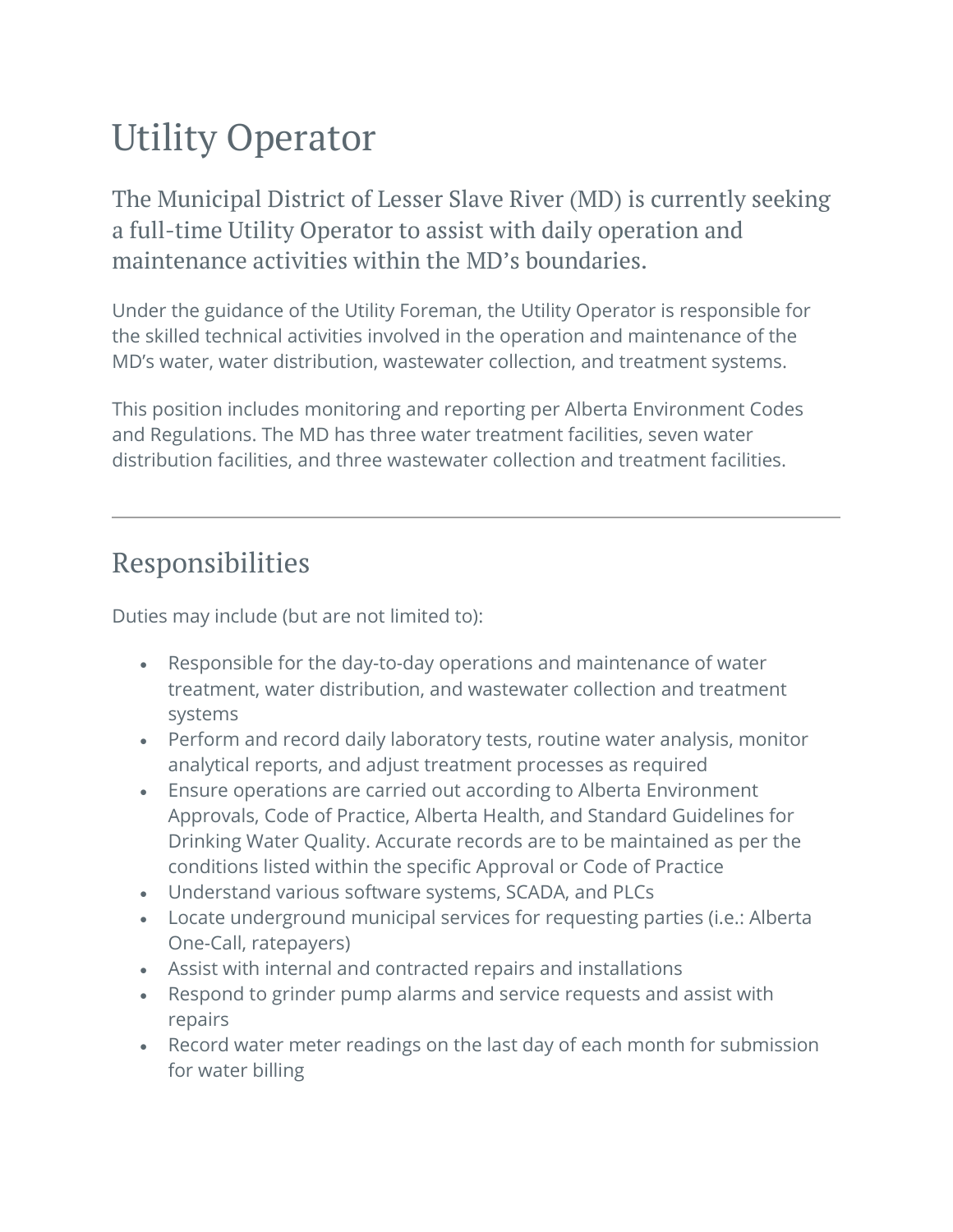- Test fire hydrants to ensure proper working order; drain and winterize in the fall
- Ensure lift stations, lagoons, water and sewer valves, and water and sewer lines are operating properly and the preventative maintenance program is carried out
- Ensure all safety policies and procedures are being followed. Check safety devices in all facilities and keep necessary records. Report all incidents and unsafe conditions.
- Perform other duties as required
- Willing to work overtime when required

## Education and Certification

- Grade 12 Diploma required
- Ideally, the Operator will hold the following certifications (minimum) prior to hire, however, the MD is willing to train the right candidate:
	- o Level I Water Treatment
	- o Level I Wastewater Treatment
	- o Level I Water Distribution
	- o Level I Wastewater Collection
- Valid Alberta Class 5 Driver's License required

## Skills and Experience

- Must be able to perform duties to a high degree of quality and accuracy
- Above-average critical thinking, troubleshooting, and problem-solving
- Self-motivated and able to work with minimal supervision
- Ability to use common power and hand tools as required
- Effective communication, customer service, and interpersonal skills to effectively maintain professional relationships and communications with management, coworkers, internal customers, and the public
- Consistently demonstrates positive, effective communication skills and interactions and proactively shares pertinent information with the teams
- Knowledge of the principles, methods, and tools employed in the general operations of engines, pumps, and related equipment; general maintenance work and safe work practices are considered an asset